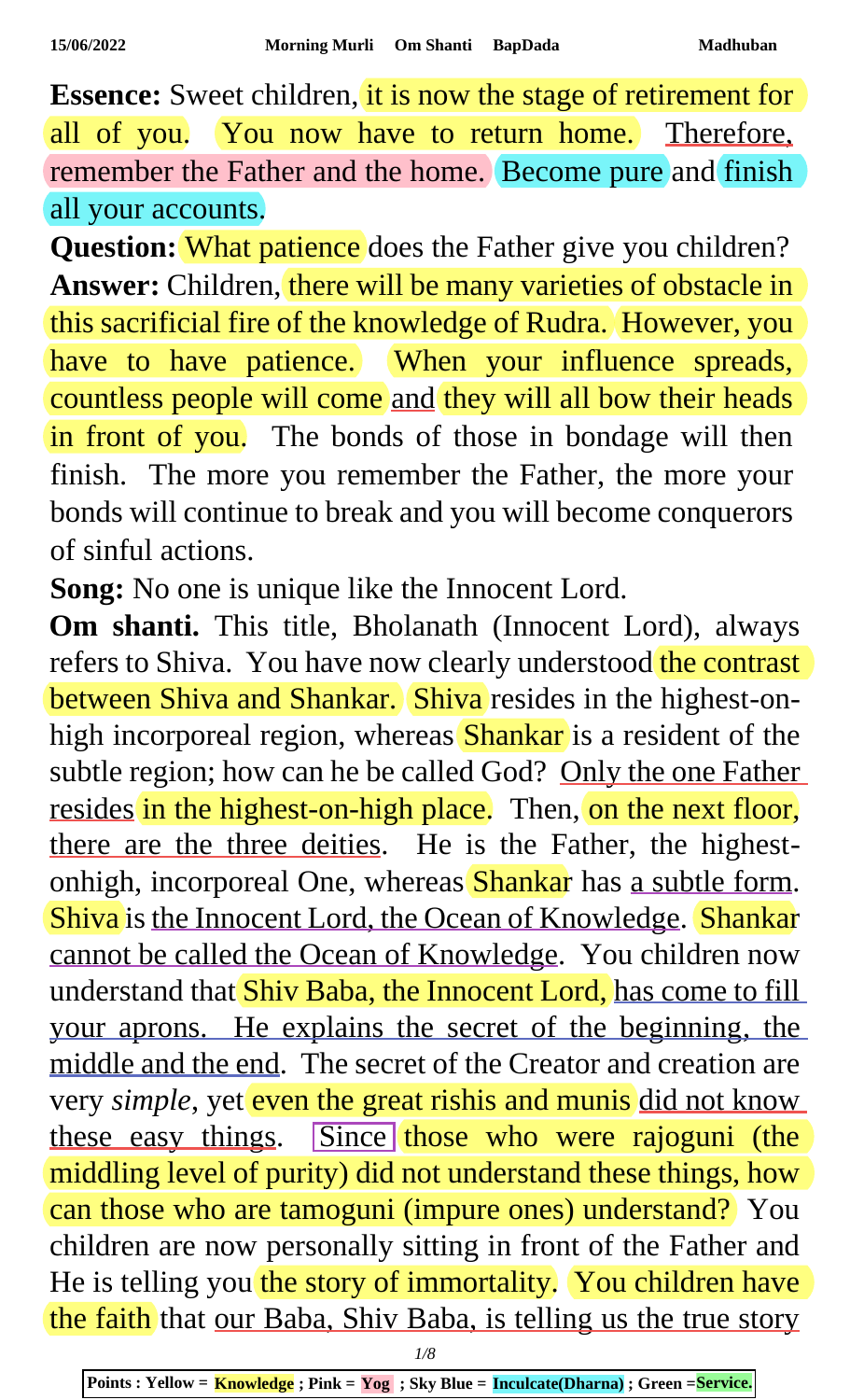of immortality. There should be no doubt about this. It is not a human being who is telling us this story. The Innocent Lord is Shiv Baba. He says: I do not have a body of My own. I am incorporeal and people worship Me in My incorporeal form. They celebrate the birthday of Shiva. The Father is beyond birth and death. He is the Innocent Lord, the One who will come and definitely fill everyone's apron. However, only you children understand how He fills your aprons. He fills your aprons with the imperishable jewels of knowledge. This is the *knowledge* that the Ocean of Knowledge comes to give you. There is only the one Gita and there are no verses in Sanskrit. What would innocent women know about Sanskrit? Innocent Baba only comes for them. Women simply used to stay at home and be engaged in their housework, but it has now become the *fashion* for them to have a job. Baba has now come to teach you the most elevated of all studies. Those who haven't studied anything are the ones who first receive the urn of the study of knowledge. In fact, all of you are devotees or Sitas, and Rama has come to liberate all souls from the Lanka of Ravan, that is, to liberate all souls from sorrow. You will then return home with the Father. Where else would you go? Everyone has been remembering the home, saying: We want to be liberated from sorrow. You children understand that no one can receive liberation in the middle of the drama; everyone has to become tamopradhan. The main *foundation* burns away; that religion itself disappears and only some of its images remain. If the images of Lakshmi and Narayan were also to disappear, how could you find their memorials? You know the deities used to rule and that their images still remain. You children have to explain all of these things. You understand that Lakshmi and Narayan in their childhood were the *prince* and *princess*, Radhe and Krishna and they later became the emperor and empress; they became the masters of the golden age. The feet of the deities cannot even touch the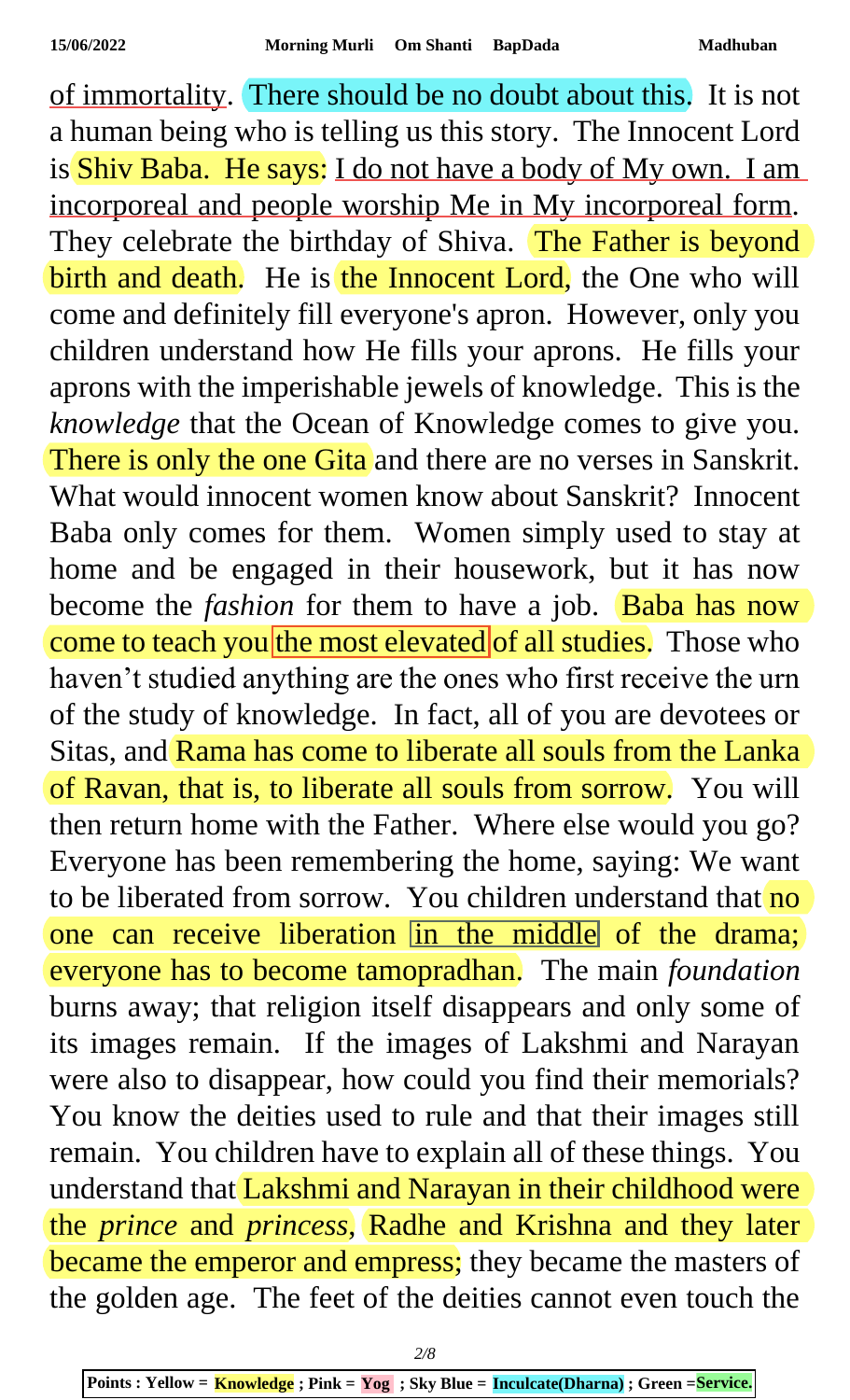impure world. Shri Krishna is a *prince* of Vaikunth; he cannot speak the knowledge of the Gita. So, there has been such a big mistake! Krishna cannot be called God; he is a human being who belongs to the original deity religion. In fact, the deities Brahma, Vishnu and Shankar live in the subtle region, whereas here, there are human beings. Humans cannot be called residents of the subtle region. They say, "Salutations to the deity Brahma and the deity Vishnu". That is the deity religion. They speak of goddess Lakshmi and god Shri Narayan. Human beings take 84 births. You children know that you originally belonged to the deity religion; that religion used to give so much happiness. No one can ask: Why were we not there? You know there was originally the one original eternal deity religion and that the other religions then came, numberwise. You children can explain all of these things. This is an eternal, predestined play, and so the golden age has to come again. This only happens in Bharat because Bharat is an eternal land and it is never destroyed. You have to explain all of these things. The Father's birth takes place here. His birth is divine; it is not like that of human beings. The Father has come to take you away. So, simply remember the Father and the home and you will enter that kingdom. This is the devilish Rajasthan (land of kings), and the Father takes you to the divine Rajasthan. He doesn't give you any difficulty at all. You simply have to remember the Father and the inheritance. This is the silent chant. You don't need to say anything with your lips. You don't need to repeat anything in a subtle way internally. Just remember the Father in *silence* while sitting at home. The children who are in bondage also hear these things while sitting at home. They don't have the freedom to come here. So, yes, stay at home and try to remain pure. Say: I received *directions* in my dreams to become pure. Death is now just ahead. You are all now in the stage of retirement. When people reach the stage of retirement, they don't have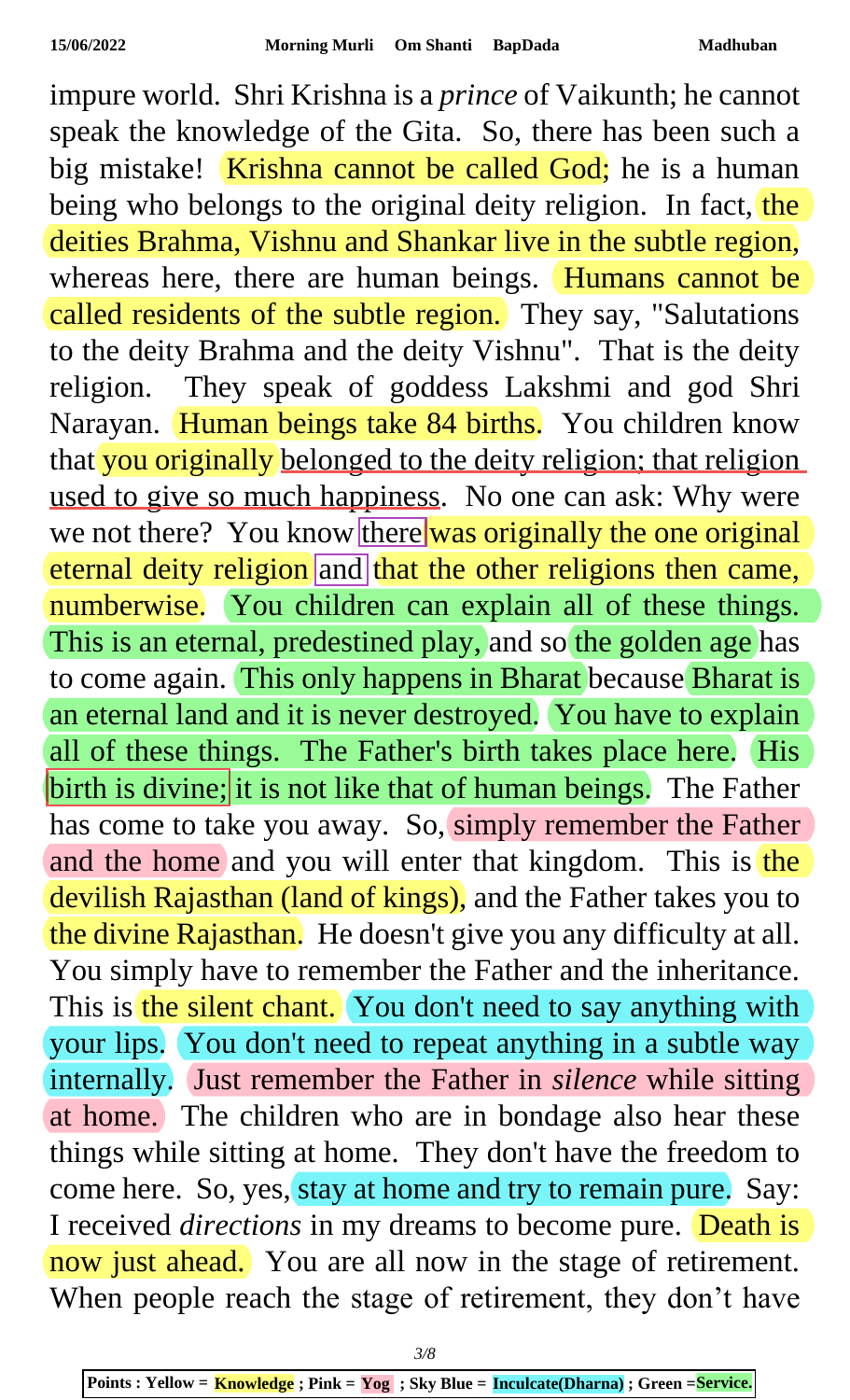any thought of vice. The Father says: It is now the stage of retirement for the whole world. Everyone has to return home, and so remember the home. You will then have to return to Bharat. Your faces would be turned towards the home. You children are not given any difficulty. It is very easy. Even when preparing food at home, do it while in remembrance of Shiv Baba. Normally, when someone is at home cooking food, she remembers her husband. The Father says: This one is the Husband of all husbands. Remember the One from whom you receive the inheritance for 21 births. Achcha, if any one of you does not have the freedom to come here, then stay at home and just simply remember the Father and the inheritance. You have to find a method to free yourself. You can claim your full inheritance from the Father. Gradually, you will become free. Yes, there will definitely be obstacles in the sacrificial fire of the knowledge of Rudra. When your influence finally spreads, people will come to bow down to you. However, there are also obstacles that interfere. Have patience! Do not become impatient! While sitting at home, explain one thing to your husband and to your friends and relatives. Tell them the instructions of the Father: Remember Me and claim your inheritance! It cannot be Krishna who says these things. It is the Father who has to be remembered. Give them the Father's introduction so everyone comes to know our Baba is Shiv Baba. You are now able to have very good remembrance. This bondage of violence etc. will just last for a short while. As you go further, all of these things will end. Some illnesses are cured instantly, whereas others continue for even one or two years. Therefore, there is only one solution here: continue to remember the Father and all your bonds will end. This is why you must have patience in every situation. The Father says: The more you remember Me, the more your sins will be absolved and the more your intellects will continue to break out of all bonds. There is also the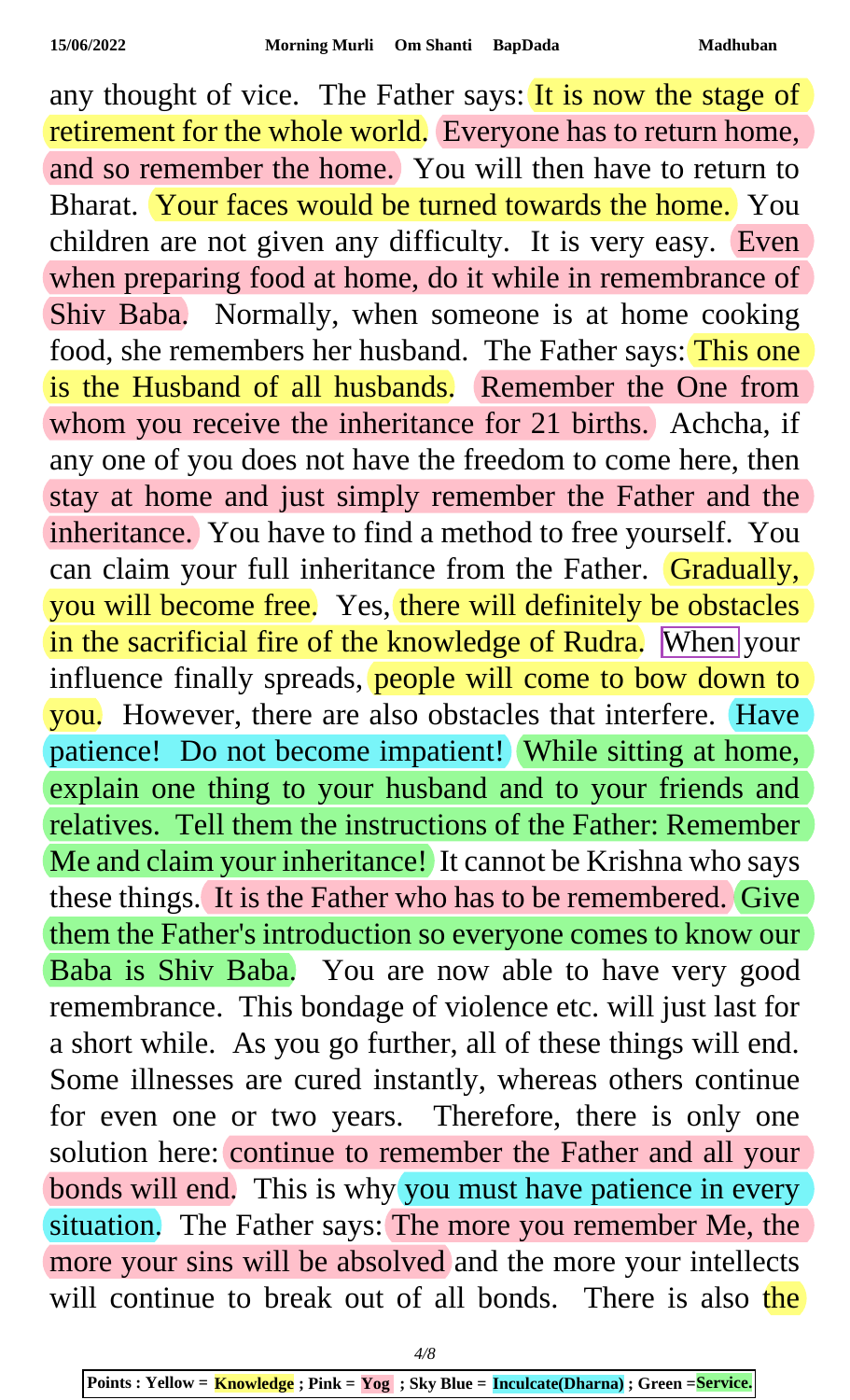**bondage of sins** and lust is the *number one* sin. You are now becoming conquerors of sin. It is by having remembrance that you can become conquerors of sin. When all your accounts have been settled, the account of happiness will begin. It is very easy for those in business, because they understand the old account has to finish and the new one will then begin. Continue to have remembrance and your profit will accumulate. If you don't have remembrance, how can you accumulate? This too is a business. The Father does not cause you any difficulty at all. You don't have to go out stumbling anywhere. You have been stumbling around for birth after birth. The true Father is now explaining to you so well. Only *God* can tell you the truth; everything else is false. Just look at the *contrast* between what Baba explains and what humans explain! This is the *drama* and the same things will happen again. You now understand that you attain salvation by following shrimat. Otherwise, you would not claim such a high status. You become the instruments for going to heaven. There is no sin there, whereas there is sin here, and this is why there is the punishment of suffering. Therefore, what can those who do not follow shrimat be called? Atheists! Even though they know that Baba is making them into theists, when they don't follow His directions, it means they are atheists. They understand they have to follow the shrimat of Shiv Baba. If a soul still doesn't follow, what can be said? Shrimat is given in order to elevate you. The Satguru is the One who is the Highest on High. The Father sits here face to face and explains to you children. He has explained to you every cycle. The scriptures etc., belong to the path of devotion. There are countless scriptures. People give so much respect to the scriptures. Just as they take the scriptures around a city, so they also take the images around a city. Now, Baba says: Forget all of those things. Just become a point. Simply put a dot to everything. Do not listen to anything at all. *Hear no*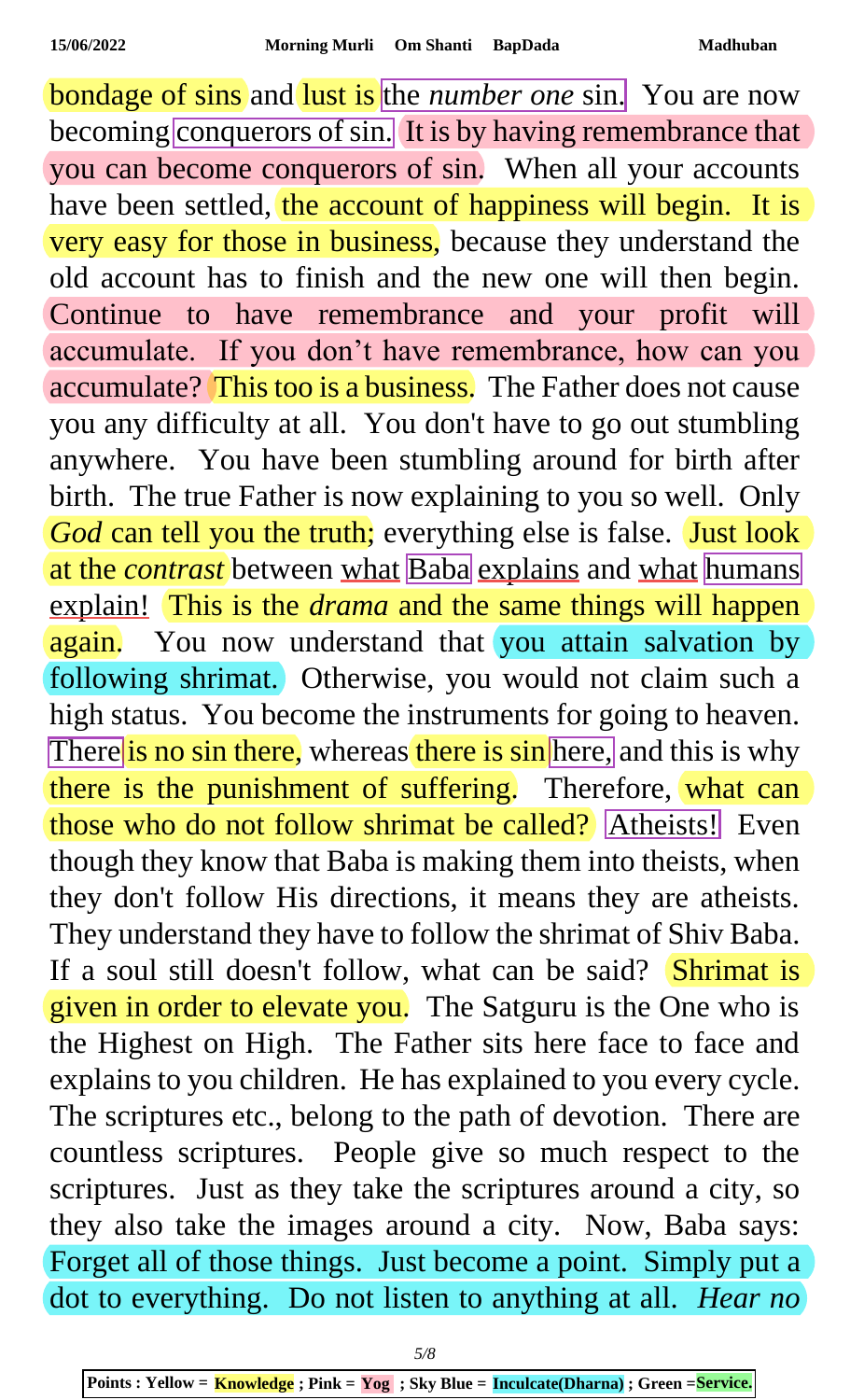*evil, see no evil, talk no evil*! Do not listen to anything except the things the Father tells you. Become bodiless and continue to forget everything else. You souls are now listening through your bodies. The Father comes and explains to you through Brahma and shows you children the path to salvation. No matter how many different methods you tried before, you souls were not able to attain liberation or liberation-in-life. They have even made the span of the cycle so long. If it is in their fortunes, they will hear these things. If it is not in their fortunes, then they are not able to come. So, here, too, it is a question of fortune. The Father explains so easily and yet some say: We are not able to speak about these things. Yet it is so easy! Just simply remember the Father and the inheritance! In Sanskrit, they have referred to this as 'Manmanabhav'. Shiv Baba is the Father of all souls. Krishna cannot be called the Father. Brahma is the father of all people. Who is greater: the Father of souls or the father of people? By remembering the senior Baba, you will receive the reward of the inheritance of heaven. As time goes by, many will come to you. Where else can they go? Therefore, they will continue to come here. When many people go to a particular place, others who see them go there too. There will continue to be expansion among you too. No matter how many obstacles come, you have to go beyond that conflict and establish your own kingdom. The kingdom of Rama is now being established. The kingdom of Rama is the new world. You know that you are using your bodies, minds and wealth for making Bharat into heaven on the basis of shrimat. The first thing to ask souls is: What is your relationship with the Supreme Father, the Supreme Soul? What is your relationship with Prajapita Brahma? That is the unlimited Father, and then there are all the different genealogical trees; they must have all started from one. The Supreme Father, the Supreme Soul, created the world through Prajapita Brahma, that is, He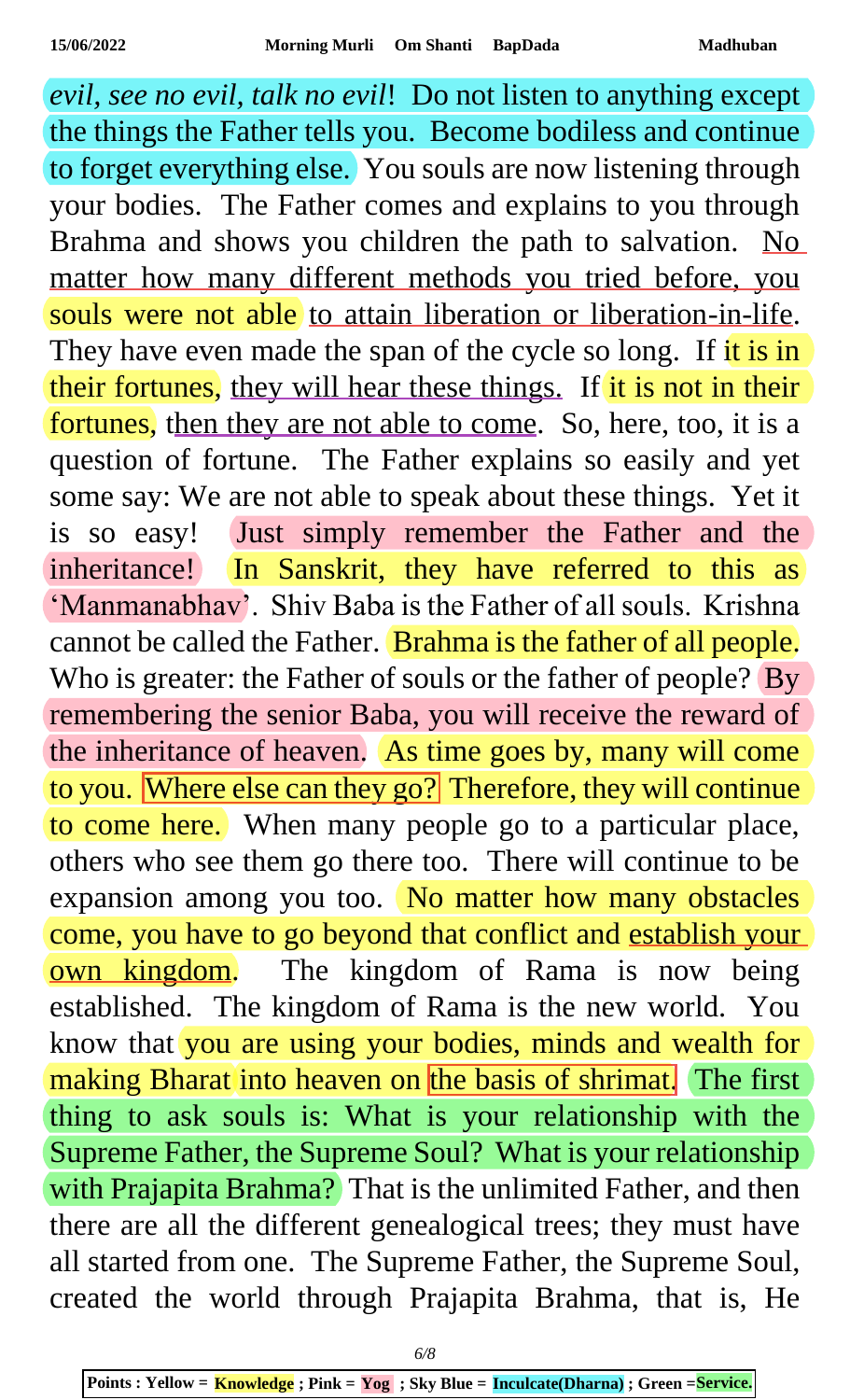changed souls from impure to pure. The world doesn't understand anything; they say: We were worthy of worship and we then became worshippers. However, they say this, referring to God. If God also became a worshipper, who would make you souls worthy of worship? Ask them this question. The meaning of 'hum so' has been explained to you children. 'Hum so' means: we were shudras and are now becoming deities. You can remember the cycle, can you not? It has been said: *Father shows son* and then *son shows Father*. Achcha.

To the sweetest, beloved, long-lost and now-found children, love remembrance and *good morning* from the Mother, the Father, BapDada. The spiritual Father says namaste to the spiritual children.

## **Essence for dharna:**

- 1. Become a clever businessman, finish all the old accounts and begin the new account of happiness. Stay in remembrance and cut away the bonds of sin. Be patient and do not rush.
- 2. While preparing food at home and performing every action, stay in remembrance of the Father. Fill your apron with the imperishable jewels of knowledge the Father gives you and donate them to others.

## **Blessing: May you be a** *master* **creator and as a detached observer sees any games of Maya as entertainment.**

No matter how many colours Maya shows you, observe the games of Maya with this awareness:

"I am the Lord of Maya, Maya is the creation and I am a *master* creator". Do not be defeated in the games. Be a detached observer and continue to see the games as entertainment and you will then claim a *first number*. For

**Points : Yellow = Knowledge ; Pink = Yog ; Sky Blue = Inculcate(Dharna) ; Green =Service.**